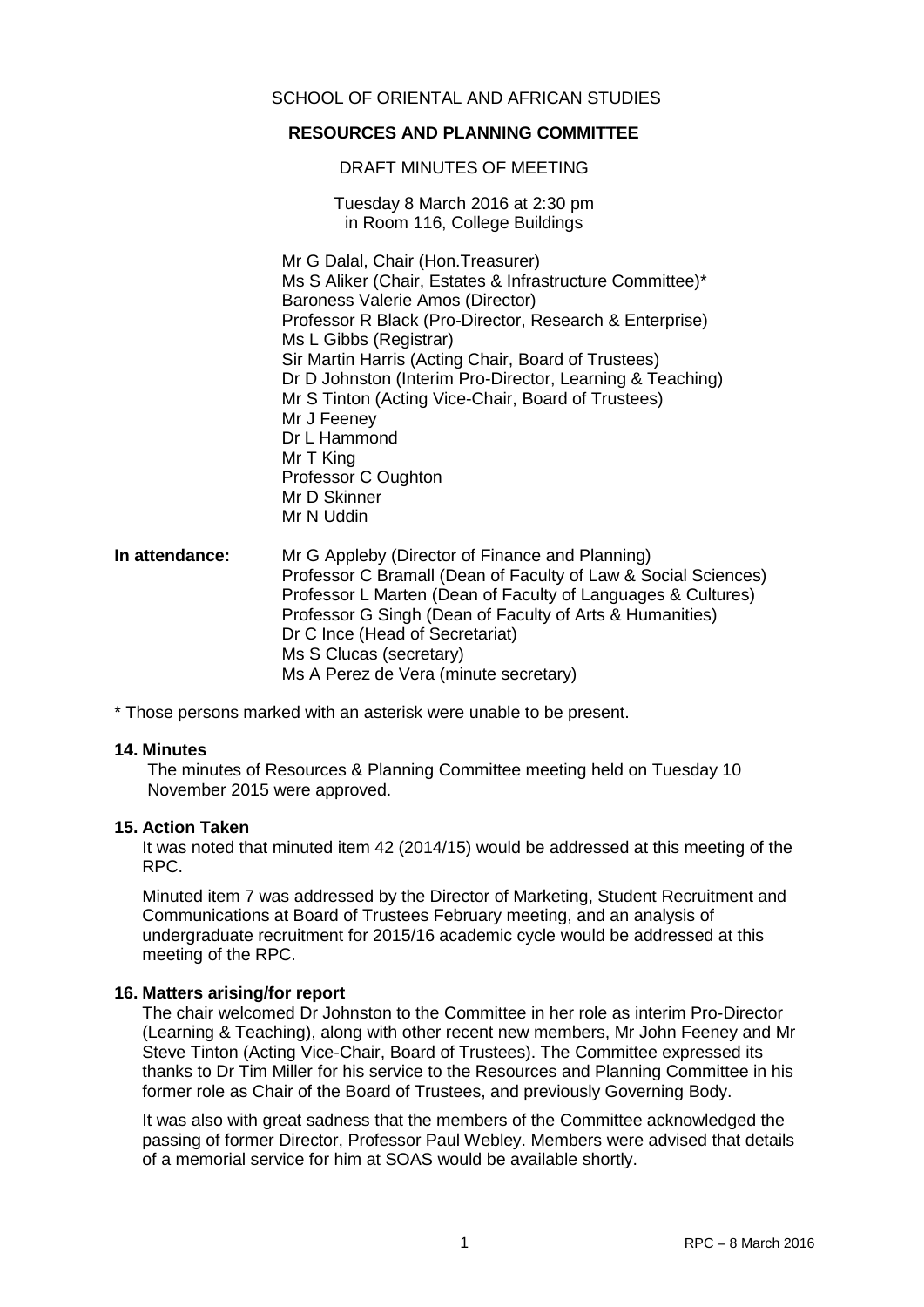## **17. Director's Report**

A report was received from the Director at Appendix A.

The Committee noted the recent inaccurate press coverage which implied that the School was failing to meet its duties under the Prevent legislation. The Director outlined the collaborative approach that was being taken by many of the universities, but that there was not a sector-wide consensus. This continued to be further hindered by the assessors' limited understanding of the complexity of the issues. The Committee acknowledged the School's advantage in having in-house expertise in this matter to advise the Director and Registrar.

## **18. Finance**

A report was received from the Director of Finance and Planning at Appendix B.

The Committee noted that the 2015-16 forecast out-turn showed an improvement of £0.9m over the budgeted financial performance. While this improvement is welcomed the revised projected deficit of £0.4m falls someway below the target surplus of 5% of income (£4.1m) the School is seeking to achieve by 2017-18.

The improvement in the projected financial position for 2015-16 is largely attributable to lower than anticipated non-pay expenditure, largely as a result of budget holders not utilising their allocated budgets, and higher expected staff cost savings as a consequence of delays in appointing to (largely) academic positions. A proportion of the general contingency budget has also been released, as deemed appropriate for this stage of the academic cycle. These positive variances are partially offset by lower income projections within IFCELs and CeFiMS distance learning, as well as a decrease in projected other operating income as a result of the occupation of the Brunei Gallery at the start of the year.

The impact of the student occupation of the Brunei Gallery was further considered, in particular the total cost to SOAS. The Director of Finance and Planning reported that while costs of £170k can be directly attributable to the action, future conference earnings are likely to be adversely effected by these actions. The Committee noted that catering income has been in decline and that steps have been taken to better manage the relationship and improve financial performance.

The Committee noted that salary savings had arisen as a result of resignations of academic staff over the summer and part way though the academic year which have not yet been replaced on a like-for-like basis

It was further noted that this is the second year that non-salary savings have occurred. This under-spend has resulted from an aggregated amount across Departments, particularly in the Faculty of Law and Social Sciences. Consequently as part of the sustainability review, this behaviour is being more closely analysed by Finance directorate with the Faculties.

The Committee also noted that the budget includes an exceptional item of £1.45m for Voluntary Severance scheme costs, based on the assumption that twenty-five staff severances are accepted and agreed under the soon to be launched scheme, all with five or more years of service.

A power-point presentation on Financial Sustainability was delivered by the Director of Finance and Planning, the Deans, and the Registrar, a copy of which was Tabled and is attached as Appendix B(ii).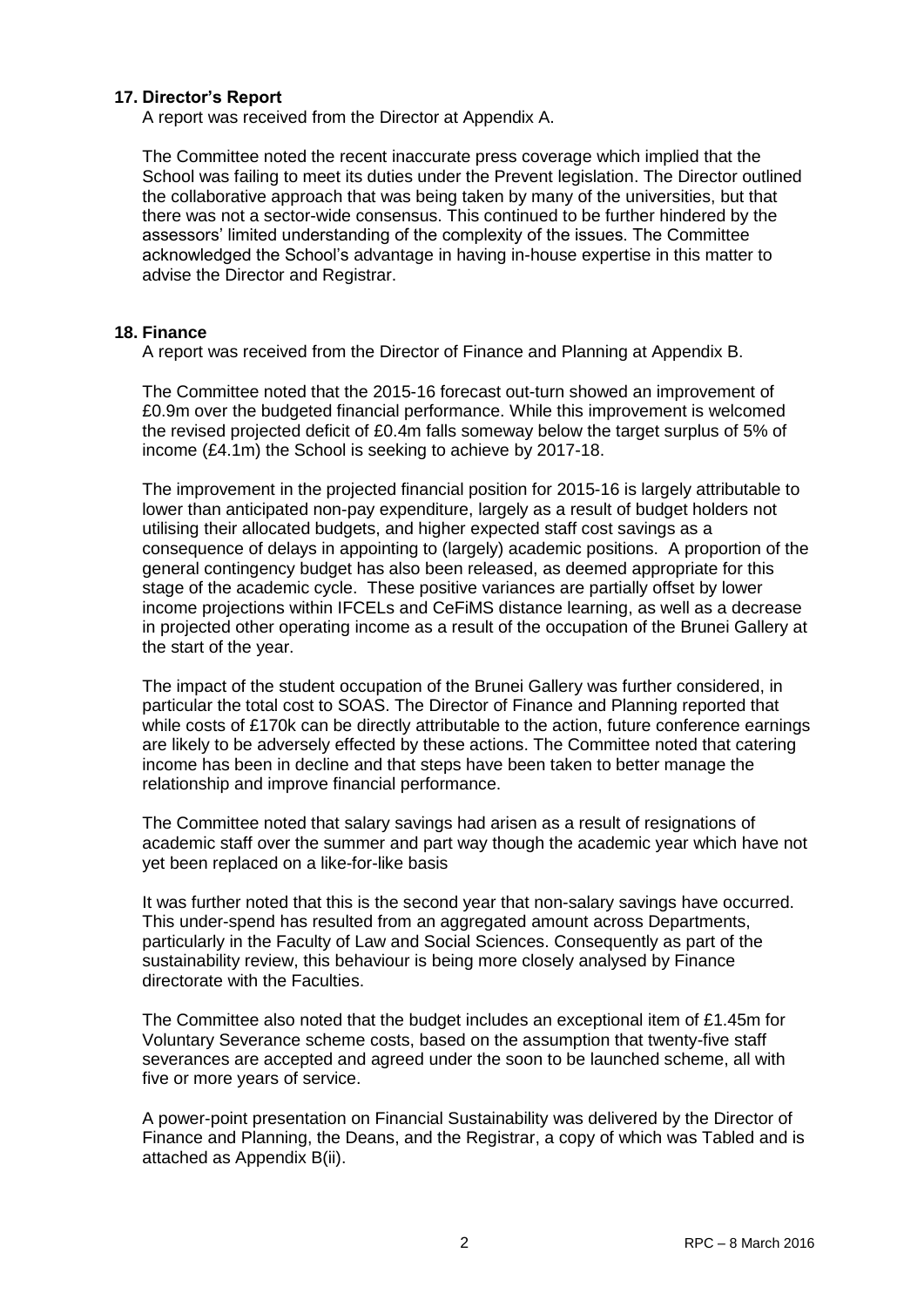The key factors contributing to the current financial position were presented, in particular the under-recruitment of PGT students compared to targets, changes to the fee mix, the constraint of not being able to raise regulated income to match inflation, reduced government funding, and the increased costs associated with salaries and investment in our Estate. There were some new additional government charges, such as the apprenticeship levy from April 2017. The Committee noted that the School was required to pay the levy and would consider its options in using apprentices if suitable areas could be found.

The Committee considered the projected shortfall for the School, noting the greatest level of shortfall was within the Faculty of Languages & Cultures.

The Deans each provided a summary of their Faculty's plans towards financial sustainability.

The Faculty of Arts & Humanities is seeking to strategically grow its suite of new programmes leveraging off its relationships with key partners (for example the new MA in Museums Heritage & Material Cultural Studies). While it is also interested in growing markets such as Media Studies and English, it acknowledged that delivering economies of scale through larger recruitment programmes, such as in History and Anthropology, could better help to address shortfalls. The Faculty would also focus on growing enterprise income with the support of alumni and marketing areas of the School. However, it was not considered possible to grow income enough to address the total deficit, and that current staff cost savings via attrition/non-replacement (4.4 FTE) would need to be supplemented with an additional 12.5 FTE reduction in staff should no further growth opportunities be identified.

The Faculty of Languages and Cultures faces particularly difficult decisions given its large deficit and the core role that area studies represent for SOAS. The Committee noted that the Faculty is not well set up structurally with Departments of uneven sizes and teaching programmes occurring in centres sitting outside the department structure. The Faculty is seeking to make savings in salary costs through attrition (7 FTE) and streamlining of teaching. The Committee considered the issue of the range of languages offered, particularly the large number of small enrolments in areas that have traditionally defined SOAS, versus the "big four" where language enrolments are more robust (Japanese, Korean, Chinese and Arabic). An additional summary explaining the languages offered has been attached as tabled item Appendix B(iii). It was suggested that other opportunities such as Executive Training and translation be explored, along with the importance of continuing to compete in the market for the "big four" languages against new competitors entering this space. Without growth, the Faculty is looking at staff reductions of between 8-18 FTE.

The Faculty of Law and Social Sciences is seeking to grow existing successful programmes, such as in Law and Development Studies, by offering extensions or variations of these offerings. It is also proposing new MSc programmes to be delivered via distance learning. The Faculty anticipates a minimal loss of staff, mostly from attrition or Voluntary Severance.

The Registrar outlined the Professional Services strategic direction which would focus on increased investment in Student Recruitment, Student Experience, and Academic Support in the next three years. To achieve this without added expense, current resources (primarily from Estates and LIS) would be re-purposed. The Committee noted that while academic costs for the School were the third highest out of 160 HEIs, professional costs sat mid-way (84<sup>th</sup> out of 160), and that competitors had been investing heavily in specific areas, such as Marketing. Professional Services are seeking to save £0.3m via staff and non-staff costs.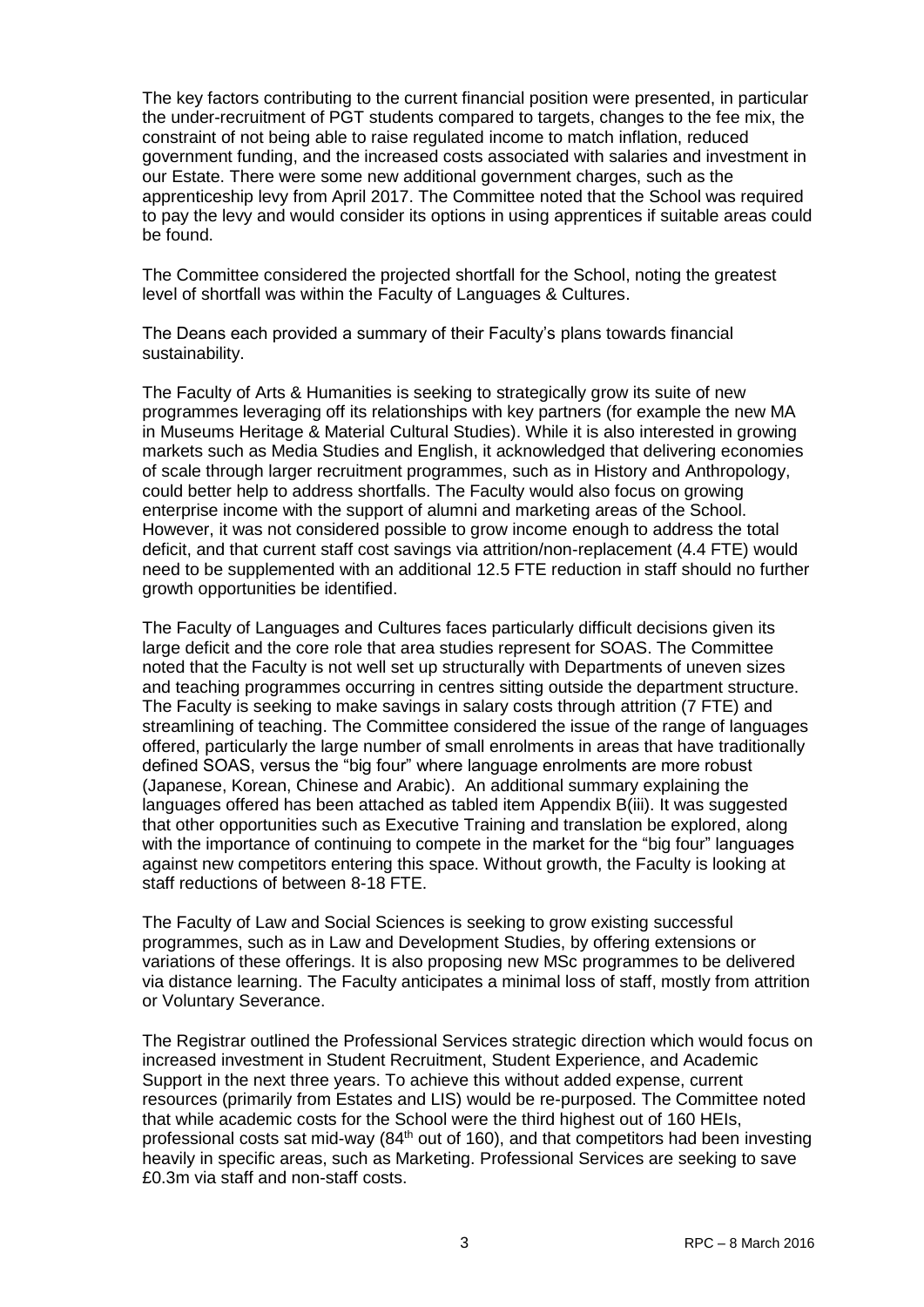In summary, while Faculty and Professional Services plans will save in the range of £3.5m to £4.3m, the total shortfall remaining for the School is between £2.2m to £3m. The Committee noted the School's plan to address this through a Voluntary Severance Scheme which will run via formal recommendations from a Voluntary Severance Panel (meeting on five occasions between mid-March and mid-December) to the Director, whose decision is final.

## **19. 2016-17 UG Admissions Progress**

A report was received from the Head of Planning at Appendix C.

It was noted that, as of the previous Friday (4 March 2016), undergraduate applications were up 13% compared to the same time last year, and offers made by the School were up 93% (3,889 offers compared to 2,012 at the same time last year). The number of firm acceptances was also up 58% although these numbers were low (285) given the early stage of the admissions cycle.

An analysis of possible enrolments for this year based on applications to date suggested that if past enrolment patterns continued then SOAS would likely need to go into clearing to meet targets. However, the School has made more offers earlier this year and plans to increase its conversion activities, which could change conversion patterns and thus improve forecasts. The Committee noted that further updates would be provided as the cycle neared the more critical stages.

# **20. HEFCE**

The Committee considered the test for reasonableness applied in the preparation for the School's TRAC return for 2015 at Appendix D.

The Committee **agreed** with the analysis presented.

#### **21. Accelerated Investment Fund**

A report was received from the Secretary of SOAS on the current portfolio of programmes in the Accelerated Investment Fund at Appendix E. The paper summarised projects within each programme area of Student, Staff, and IT and included a summary of approved funding and expenditure as at December 2015.

The Committee noted that there are fewer open projects remaining as many are now transitioning to business as usual.

# **22. Students' Union Sabbatical Officer**

The Committee received a report from the student representative at Appendix F expanding on an earlier paper from the Students' Union on funding a fourth Sabbatical Officer.

The Committee noted that the benchmarking of student numbers and sabbatical officers against other HEIs was complicated by a variety of methods (some use campuses, others faculties) but that the current ratio with three officers for SOAS appeared favourable against other universities. The ability to support volunteer staff and to widen participation were considered worthwhile benefits, and the Committee acknowledged that the Students' Union received favourable feedback in the National Student Survey (NSS).

The Committee considered that in the current financial climate the position could not be supported until SOAS had returned to a sustainable state, and that it would consider the matter again at a future date.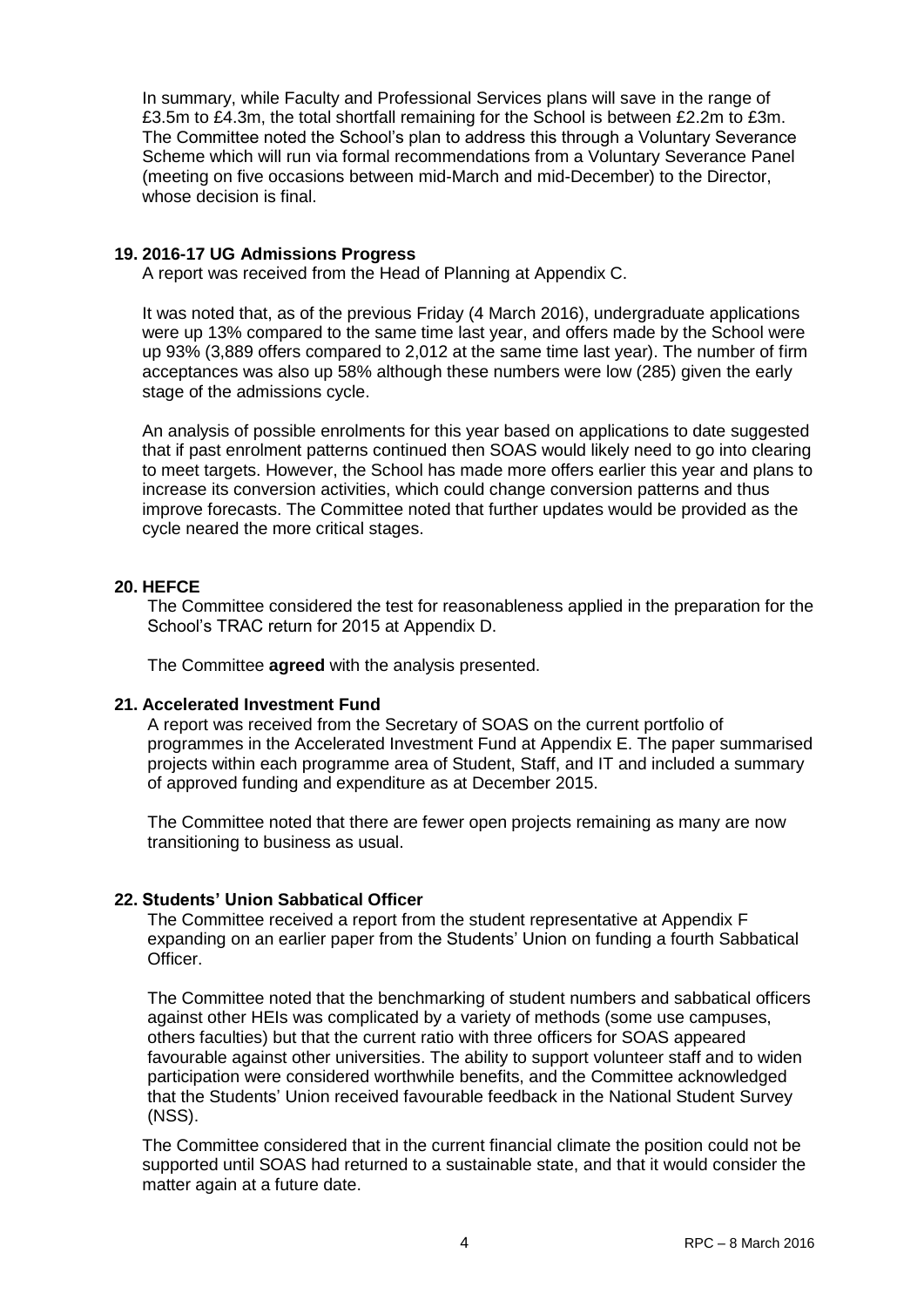## **23. Investment Advisory Panel**

The Committee noted the minutes of the meeting of the Investment Advisory Panel held on 10 November 2015 at Appendix H.

The Chair provided a brief update on the School's current position, noting that, given the volatility in the market, SOAS had managed not to be any worse off, which could be considered a good result.

The Committee was asked to recommend for IAP the following signatories with Newton's:

- Director (Baroness Valerie Amos)
- Pro-Director, Research & Enterprise (Professor Richard Black)
- Registrar (Ms Laura Gibbs)
- Director, Finance & Planning (Mr Graeme Appleby)

The Committee **approved** the signatories.

# **24. Cash Position**

The Committee noted the reports on Capital, Debt, and Cash Flow at Appendices I and J.

It was noted that the cash position in July 2017 is estimated to fall to around £1m. Given the capital investments planned for the future, further scrutiny of investments and further development of endowments will be important strategic sources to safely enable these future plans.

## **25. Date of next meeting**

The next meeting of the Resources & Planning Committee is scheduled for:

Tuesday 7 June 2016

All meetings are scheduled for 2.30 p.m. and will be held in room 116 in the College Buildings, Russell Square.

# **RESERVED ITEMS**

There was no reserved business conducted at this meeting.